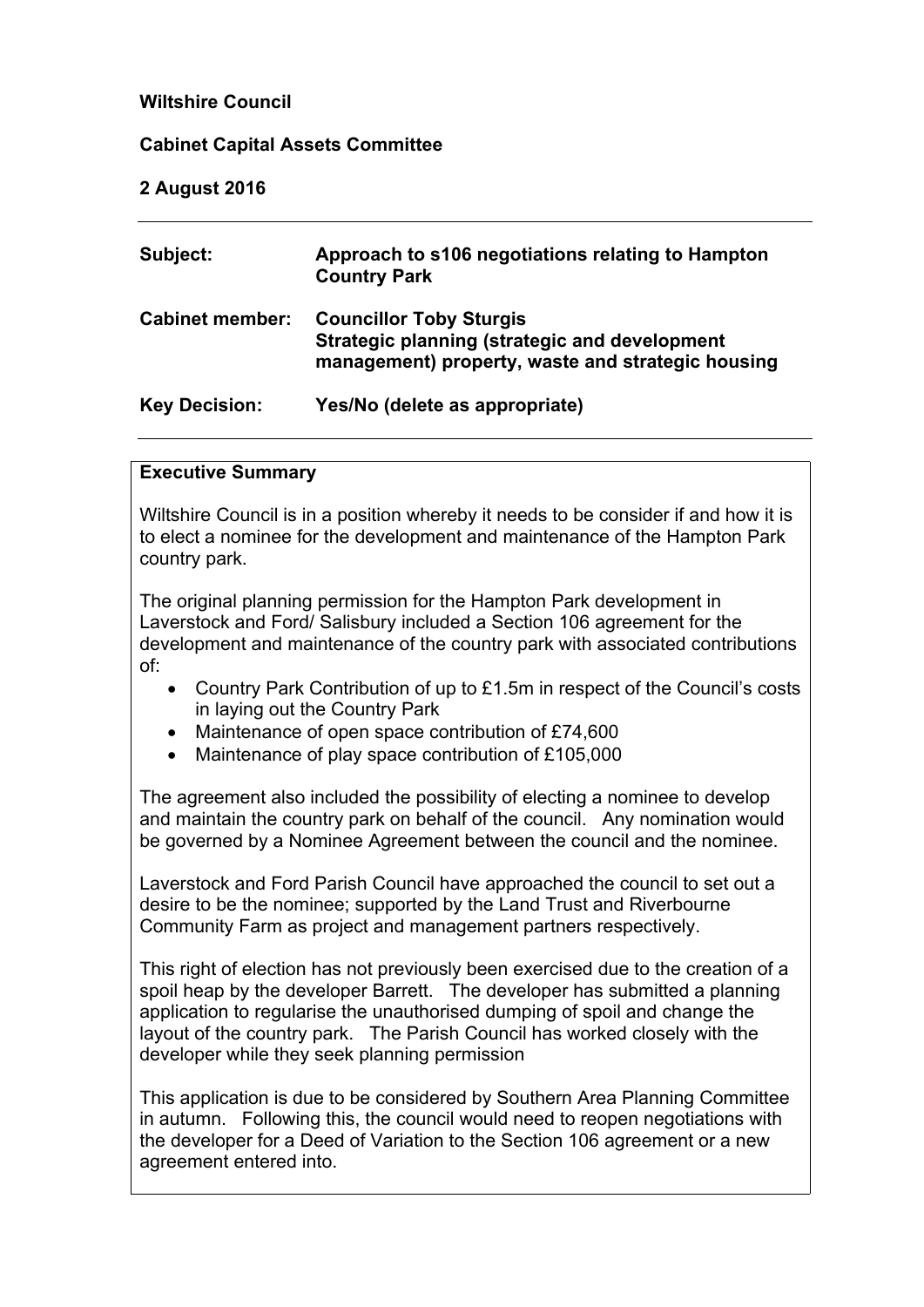In order to inform the negotiations it is recommended that the council agrees to formally support Laverstock and Ford parish council as its nominee.

If this is agreed, then a decision in principle is required as to how best approach the negotiation. In broad terms there are two approaches,

**Option one:** renegotiate an agreement with the developer in a similar vain to the existing one which allows the transfer of land and funds to the council and for the council to nominate Laverstock and Ford parish council as the ultimate recipient. Under this option the council remains an intermediary both in terms of the land transaction and financial considerations.

**Option two:** Attempt to enter into a new agreement with the developer and make Laverstock and Ford parish council party to the agreement. Under this option the land and funds could be transferred directly to the parish council thus limiting Wiltshire council's involvement in the scheme and its overall risk.

Whichever approach is adopted further analysis and discussion would be required with all parties in order to confirm the financial contributions and items which will be carried out by the developer prior to transfer.

Residual risk remains as the intentions of the developer are unknown at this time and won't be known until the developer is formally engaged. The key mitigation measure for this is to ensure that the council's objectives for the negotiations are clear.

## **Proposal(s)**

For members to…

- a. Confirm their support for Laverstock and Ford parish council's desire to own, deliver and maintain the Hampton Park Country Park and make them the council's nominee.
- b. Confirm their support to enter into a new s106 agreement with the developer and make Laverstock and Ford parish council party to that agreement.
- c. Confirm their support for approaching the negotiations on the basis that land and funds are transferred directly between the developer and Laverstock and Ford parish council, with Wiltshire council taking no intermediary role in terms of land ownership or financial risk.
- d. Delegate to the Associate Director for People and Business the ability to enter into and complete s106 negotiations with the developer and Laverstock and Ford parish council on the terms described above.

## **Reason for Proposal**

Under the Section 106 agreement, for the 500-dwelling housing development at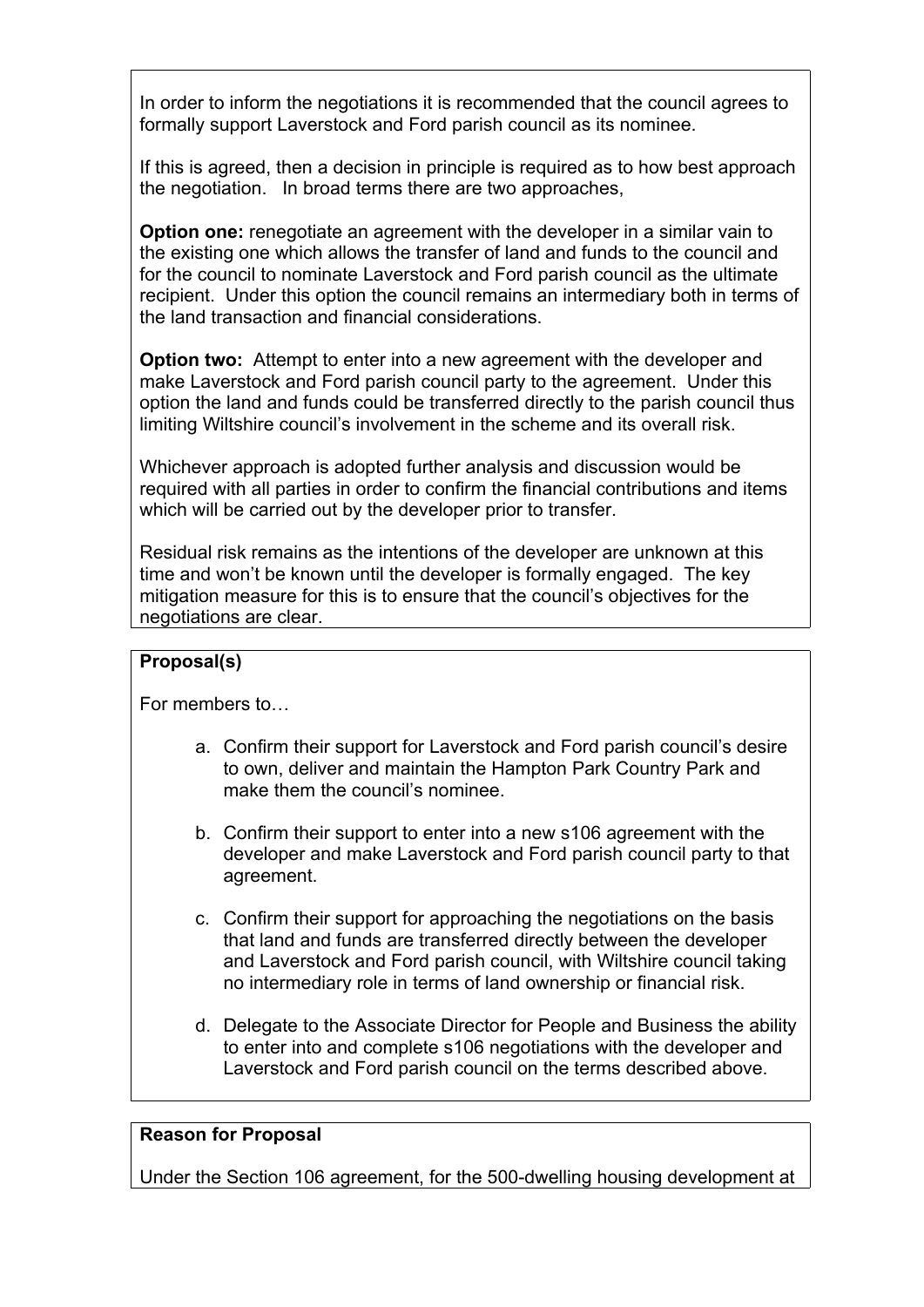land north, west and south of Bishopdown farm, provision has been made for the provision of a country park.

The Section 106 agreement makes provision for the Council to nominate a third party to construct and maintain the country park. Laverstock and Ford Parish Council have approached the Council's Strategic Assets & Facilities Management service with a desire to be the nominee.

The development of the country park now requires the Council to confirm or reject whether it is to proceed with the nomination Laverstock and Ford Parish Council.

### **Carlton Brand Corporate Director**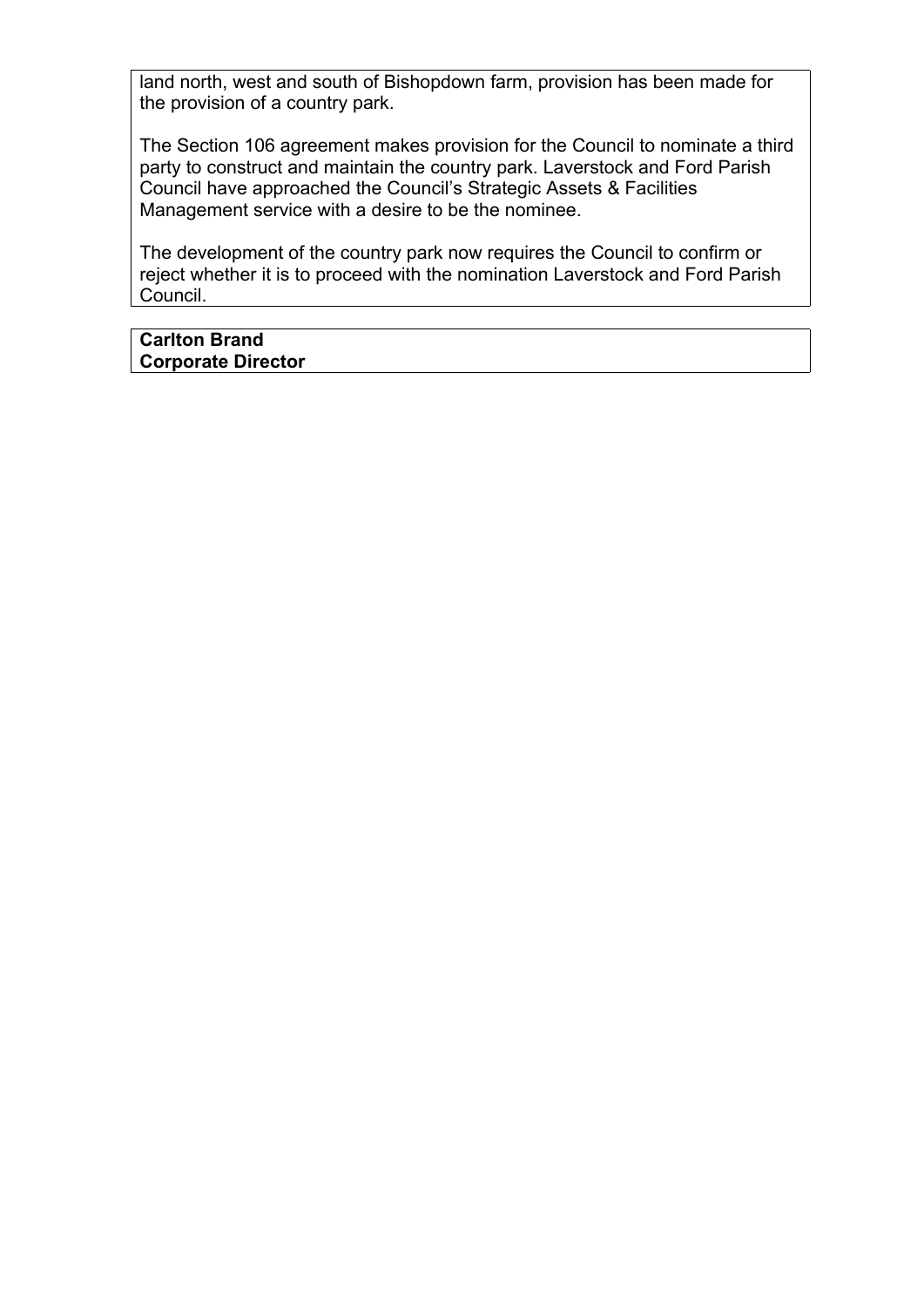# **Wiltshire Council**

# **Cabinet Capital Assets Committee**

# **2 August 2016**

| Subject:               | Nomination of Laverstock and Ford Parish Council for<br>the construction and maintenance of Hampton Country<br><b>Park</b>           |
|------------------------|--------------------------------------------------------------------------------------------------------------------------------------|
| <b>Cabinet member:</b> | <b>Councillor Toby Sturgis</b><br>Strategic planning (strategic and development<br>management) property, waste and strategic housing |
| <b>Key Decision:</b>   | <b>No</b>                                                                                                                            |

## **Purpose of Report**

2. To confirm whether the council wants to nominate Laverstock and Ford Parish Council as nominee for Hampton Park Country Park. To confirm he approach the council wish offers to take in respect of negotiations with the developer in respect of the section 106.

# **Relevance to the Council's Business Plan**

3. The proposed nomination of the Parish Council will facilitate the delivery of the Business Plan by supporting the delegation of cost neutral packages of land, services and assets to town and parish councils; as well as creating stronger and more resilient communities through people in Wiltshire working together to solve problems locally and participate in decisions that affect them, ensuring residents live in a high quality environment, and have healthy, active and high-quality lives.

## **Main Considerations for the Council**

4. Barrett Homes are obligated via a Section 106 agreement (s106) to deliver a country park as part of their recent development at Hampton Park. Under the s106 there are various options which obligate the developer to build the country park and then transfer to the council. Alternatively the land and or funds could be transferred to the council so that it can deliver the country park or transferred to its nominee.

5. Laverstock and Ford Parish Council (LFPC) are keen to deliver, maintain and run the country park and act as the council's nominee. However, since the original s106 was signed the developer has subsequently created a spoil heap on the land meaning that the council was not in a position to exercise its nomination rights.

6. A planning application to regularise the situation has been made and is due to be considered by the southern area planning committee soon. Subject to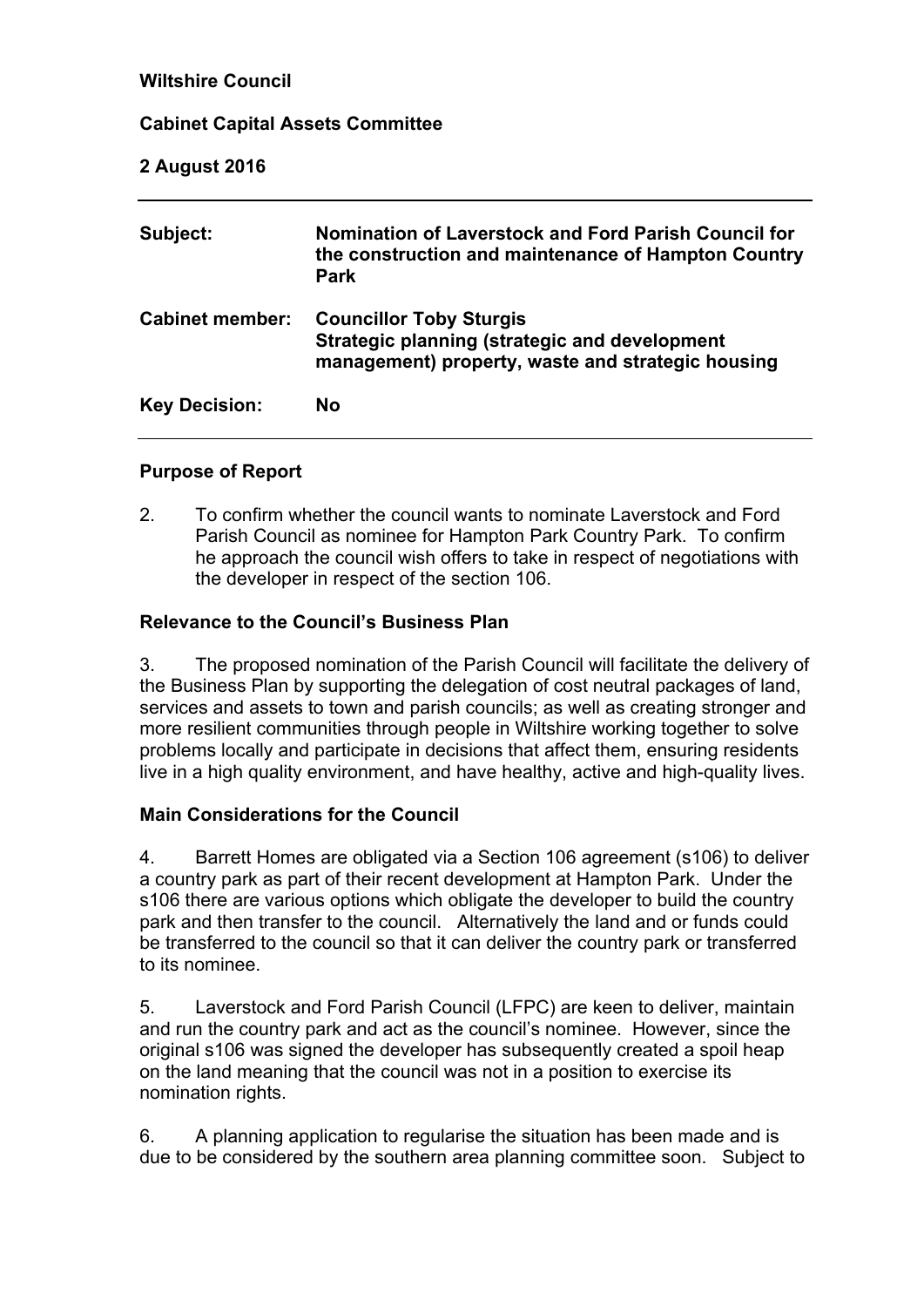approval, this is the trigger to enter into negotiations with the developer to either revise and or update the s106 agreement.

- 7. In order to progress the matter the council needs to consider
	- a. Whether it supports LFPC as its nominee
	- b. What approach it should take to negotiations with the developer

### **Background**

- 8. Barratt Homes have built a 500-dwelling housing development at Bishopdown farm. The original planning application (S/2009/1943) was appealed due to non-determination and the development was approved by the Secretary of State (appeal reference APP/Y3940/A/10/2143011/NWF).
- 9. As part of this permission a 55ha country park was required in order to mitigate the planning effects of the development. This is located mainly in the Laverstock and Ford Parish Council area. The delivery of the country park was secured as part of s106 agreement. The s106 makes provision for…
	- a. The development of the country park by Barretts and its transfer to the council or its nominee following construction.

#### **or**

- b. The transfer of land and a financial sums for the council to build and maintain the country park
	- i. Country Park Contribution of *up to* £1.5m in respect of the Council's costs in laying out the Country Park
	- ii. Maintenance of open space contribution of £74,600
	- iii. Maintenance of play space contribution of £105,000
- 10. Should the council exercise the option to receive the land and financial sums (option b)from the developer the s106 agreement also makes provision for the council to nominate a third party. The nominee could receive the competed country park and maintenance contributions by way of a land transfer (either freehold or long lease). Alternatively the nominee could be involved in the construction of the country park as well as its ownership and maintenance.
- 11. The LFPC have approached the council and set out a desire to be the nominee. supported by the Land Trust and Riverbourne Community Farm as project and management partners respectively, LFPC aim to not only own and maintain the country park, but also lead the layout and construction of the park.
- 12. Working with the LFPC is consistent with the council's business plan objectives. Specifically by…
	- a. supporting the delegation of cost neutral packages of land, services and assets to town and parish councils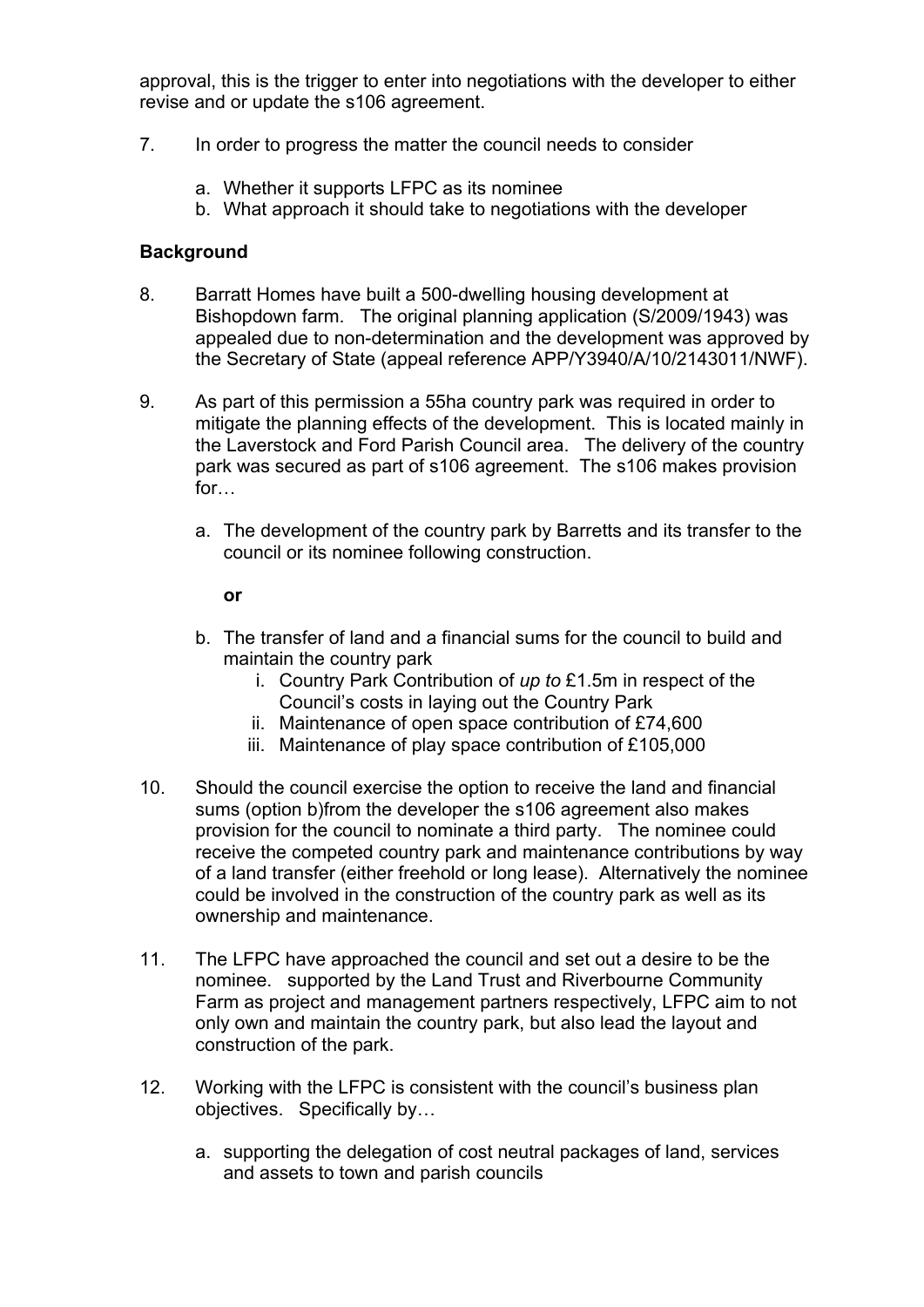- b. creating stronger and more resilient communities through people in Wiltshire working together to solve problems locally and participate in decisions that affect them
- c. ensuring residents live in a high quality environment, and have healthy, active and high-quality lives.
- 13. Furthermore, nomination of LFPC would seem consistent with the approach to community asset transfer for similar pieces of land elsewhere in the county.
- 14. The nomination rights under the s106 have not previously been exercised due to the creation of a spoil heap on the land by the Barrett (the developer). While the spoil heap has been in place the site remains 'noncompliant' and it has not been possible to exercise the nomination rights. During this time the developer has continued to build out the hoses and the trigger point for the exercise of the s106 (construction of 100 houses on site) has passed.
- 15. In order to regularise the unauthorised dumping of spoil and change the layout of the Country Park from that previously approved, the developer has submitted a planning application (16/00048/FUL). This application covers the country park only.
- 16. The LFPC has worked closely with the developer while they seek planning permission on the assumption that it will be them who will ultimately deliver and maintain the country park. Through this process the parish council has identified that the maintenance funds included in the original s106 are insufficient. At the same time the Parish believes it can deliver the county park for less than the £1.5m identified.
- 17. A desktop cost estimate was commissioned by the council on the scheme currently included in the planning application. This is estimated to construction cost of the country park to be £2.75m. Clearly this is over and above the £1.5m identified in the s106.
- 18. LFPC have provided a view on the cost estimate and identified a number of items which reduce the overall build cost significantly. Some of the exclusions are where the parish has a lower quoted price than that in the estimate. Other exclusions relate to where the parish have had confirmation that works will be carried out by the developer prior to transfer of the country park. It should be noted however, that there is no formal agreement obligating the developer to carry out works prior to transfer. The parish council estimate for the construction is circa £900k.
- 19. The assumption has been that if LFPC can deliver the build out of the country park for less that the £1.5m the difference can be kept and added to the maintenance funding. However the s106 does not explicitly allow this to happen and the developer could seek to claw back of these funds.
- 20. The application for the revised country park layout is due to be considered by Southern Area Planning Committee in the autumn. Following this, the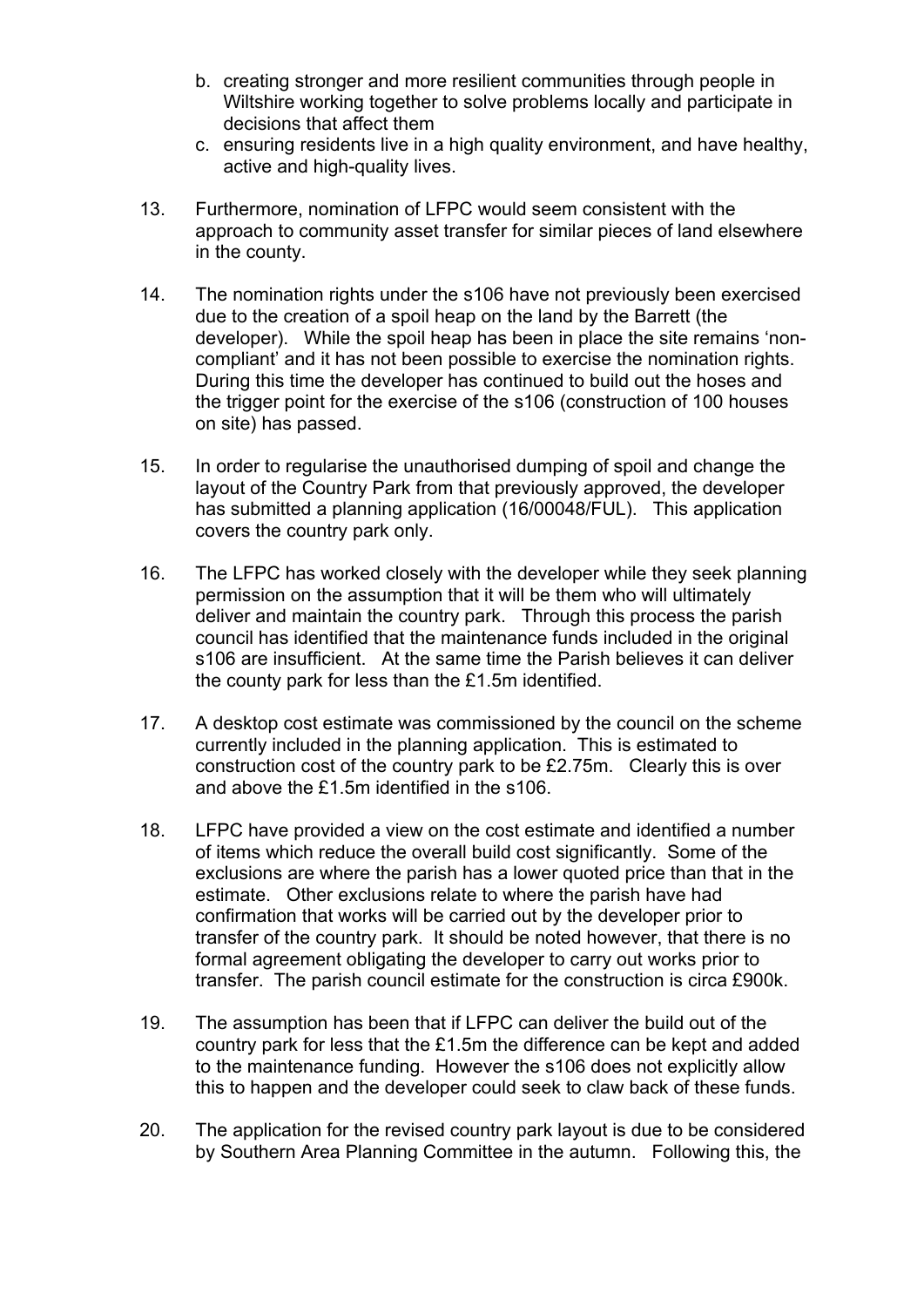council would be in a position to enter renegotiations with the developer in respect of the s106 or potentially negotiate a new agreement.

21. In order to facilitate this negotiation, the council needs to consider its approach and what it aims to achieve.

#### The negotiating position

- 22. There are a number of different options available to the council as to how it seeks to engage with the developer in a renegotiation of the s106. In the first instance, the council needs to confirm its overall objective for the negotiation.
- 23. Given the clear links with the business plan this should be to support LFPC as the nominee. If the council chose not to nominate LFPC then the country park would transfer to the ownership of the council. This would happen either after the developer lays out the country park or as a transfer of land and funds so that the council could build the country park.
- 24. If the council does support LFPC as its nominee, then a decision in principle is required as to how best approach any negotiation with the developer and the parish council. In broad terms there are two approaches,

**Option one:** renegotiate an agreement with the developer in a similar vain to the existing one which allows the transfer of land and funds to the council and for the council to nominate LFPC as the ultimate recipient.

**Option two:** Attempt to enter into a new agreement with the developer and make Laverstock and Ford parish council party to the agreement. Use this as an opportunity to limit the council's involvement by facilitating the direct transfer of land and funds between the developer and LFPC.

- 25. Option one would place the council in a position of acting as *'competent authority'*. The nomination of the Parish Council would need to be controlled by way of a nomination agreement and a gateway panel om respect of funds. This would be designed to control the flow of funds between the council and the Parish council. This option would carry a residual risk to the council if the project to deliver the county park failed. If this were the case, there is potential for the developer to seek to recoup funds from the council.
- 26. Option two would offer the opportunity for the funds and land to be directly transferred between the developer and the parish. This would mean that the council does not need to act as an intermediary in terms of land transactions or administering funds. Given that the parish would be party to the agreement the claw back provision could be modified so that the Council is not held accountable should the parish council not expend the money as agreed.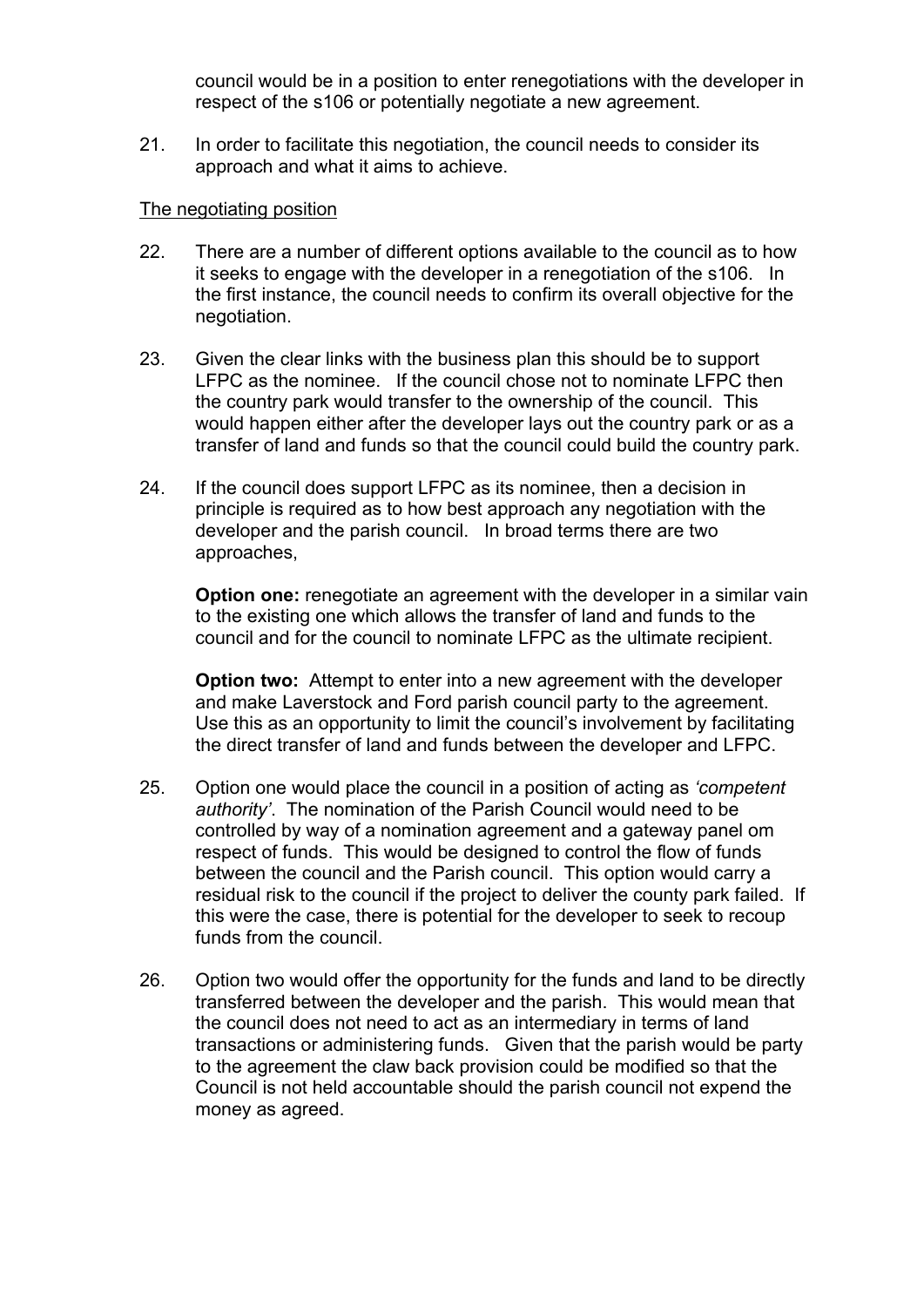- 27. Under both options, further analysis and discussion would be required in respect of the financial contributions and the items which will be carried out by the developer prior to transfer.
- 28. Clearly the outcome of any negotiation will be the dependant on the approach the developer wishes to take. While the developers position is unknown at this time, the contact between LFPC and the developer during the planning application suggests they (the developer) support the LFPC's involvement.
- 29. Nominating Laverstock and Ford Parish Council and approaching the negotiations as per option two offer the best opportunity to deliver the country park and manage future financial risk to the council.

# **Overview & Scrutiny Engagement**

# **Safeguarding Implications**

30. There are no safeguarding implications directly associated with the business case.

# **Public Health Implications**

31. Improving access and use of outside areas may have a positive effect on public health by encouraging residents to partake in exercise.

# **Procurement Implications**

32. If option one is taken the project development and delivery works will be procured from relevant parties by the Parish Council in line with its regulations and process pertaining to corporate procurement. Advice and guidance has been sought and will continue to be sought from the Corporate Procurement Unit prior to embarking on any procurement activities.

33. If option two is taken, funds would be commented directly from the developer to the parish and would not be the responsibility of the council.

## **Equalities Impact of the Proposal**

34. As the project develops, Wiltshire Council officers will continue to consider the equality implications locally and ensure that there are no negative impacts. This will be done via a local Equalities Impact Assessment and will be consulted throughout the lifetime of its development and delivery.

## **Environmental and Climate Change Considerations**

35. Environmental and climate change considerations associated with the project have been covered by the planning process.

## **Risk Assessment**

## **36.Risks that may arise if the proposed decision and related work is not taken**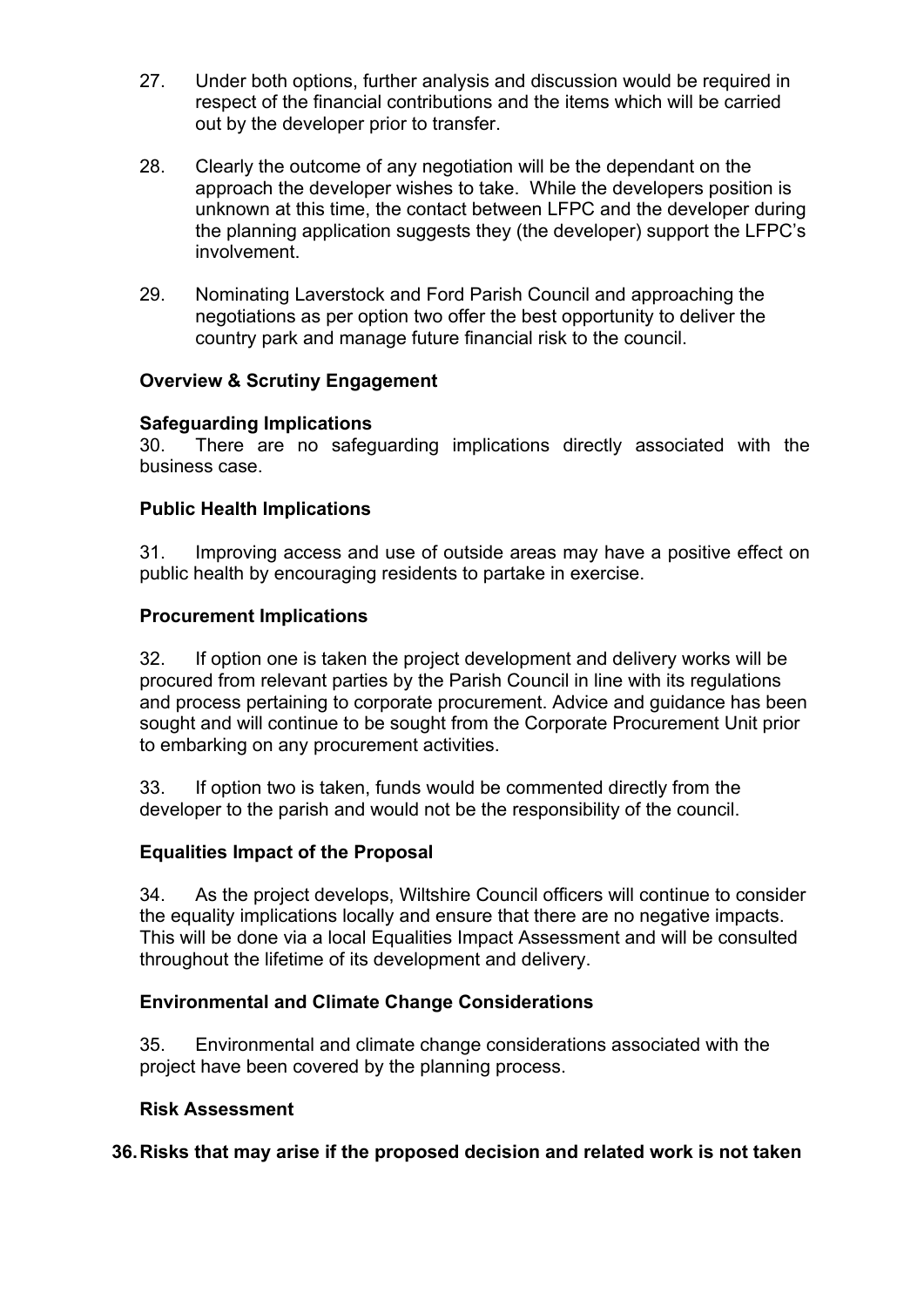• If option one is taken Wiltshire Council would need to underwrite the development costs of the park to ensure the project went ahead. Establishment of a Gateway Panel to ensure that foreseeable issues are avoided as set out in the Nominee Agreement.

 Barratt Homes may decide to withdraw the second planning application or from negotiations which would then force the council into a position enforcement of the planning non-compliance of the spoil heap, which could take in the region of a year to resolve through the courts.

 Viability of the project is adversely affected as increasing costs within a defined budget leads to decreasing provision.

 A negative impact on the council's reputation due to delays in the creation of the country park.

 A negative impact on the council's reputation due to delays in the resolution of drainage issues following the creation of the housing development.

 If for some reason the Parish Council wishes to discontinue the establishment of the Country Park (e.g. because of cost overruns/unforeseen difficulties) before the planning obligations are met how does Wiltshire Council gain access to the land to complete the planning obligations

 $\bullet$ 

### **37.Risks that may arise if the proposed decision is taken and actions that will be taken to manage these risks**

**38.**The key risk in respect of the negotiation on a revised s106 relates to the approach taken by the developer Barret's. At this stage their position is unknown and won't be known until the developer is formally engaged. The key mitigation measure for this is to ensure that the councils objectives for the negotiations are clear.

#### **Financial Implications**

39. To be written by a member of the Accountancy team.

#### **Legal Implications**

40. To be written by a member of the Legal team.

#### **Options Considered**

- 41. As well as the two approaches identified in the main report other options
	- 1) Do nothing / advise Barratt Homes that the Council will not be exercising the election by nominating Laverstock and Ford. This is not the preferred option since there has already been a lot of co-operation